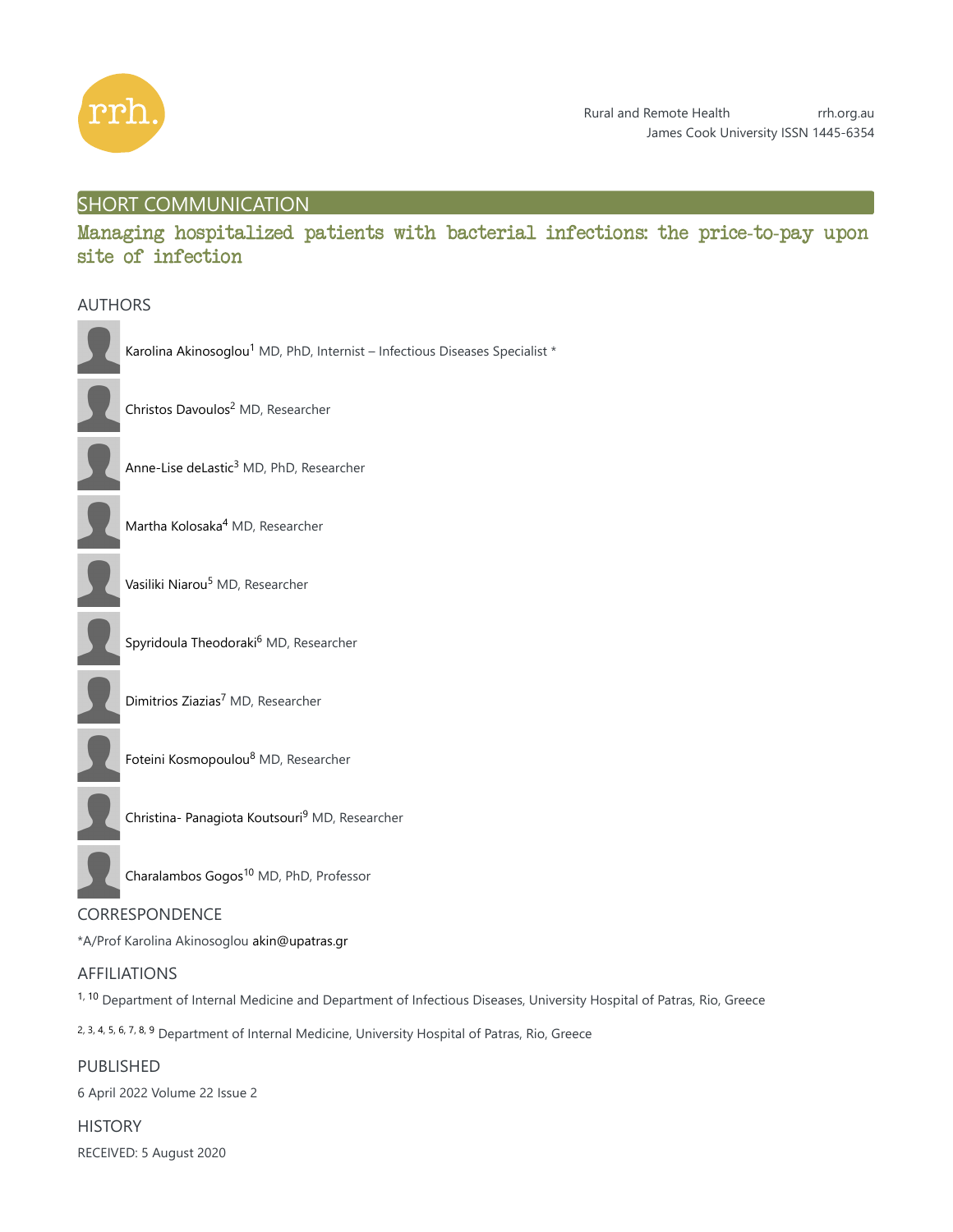ACCEPTED: 18 February 2022

### CITATION

Akinosoglou K, Davoulos C, DeLastic A, Kolosaka M, Niarou V, Theodoraki S, Ziazias D, Kosmopoulou F, Koutsouri C, Gogos C. Managing hospitalized patients with bacterial infections: the price-to-pay upon site of infection. Rural and Remote Health 2022; 22: 6347. https://doi.org/10.22605/RRH6347

This work is licensed under a Creative Commons Attribution 4.0 International Licence

# ABSTRACT:

**Introduction**: Infections impose a significant burden on healthcare costs worldwide. We aimed to explore antibiotic- and hospital-related costs of infections needing admission in a tertiary university hospital in Greece.

**Methods**: We performed a prospective cohort study in the medical care unit of a tertiary university hospital in Greece, for the period May 2016 to May 2018. Patients admitted with respiratory, urinary, gastrointestinal tract, skin, soft tissue and bone infections or primary bacteremia were included in this study. Costs of hospitalization and unit cost of antibiotic regimen were retrieved from a database for Greek hospitals containing data for each International Classification of Diseases (ICD-10) code and the national formulary respectively, and manually calculated for each patient.

**Results**: Antibiotic costs represent approximately 14–40% of total hospital-related costs depending on infection studied. Skin, soft tissue and bone infections and primary bacteremia led hospitaland antibiotic-related costs, with median costs of €6370 (interquartile range (IQR) 3330.90–11 503.90), €2519.90 (IQR 431.50–8371.10), €4418.10 (IQR 2335–8281.90) and €1394.30 (IQR 519.12–6459.90), respectively. Antibiotic- and hospital-related costs significantly differs with site of infection (*p*<0.0001). Length of stay is strongly correlated with antibiotic- and hospital-related costs, while site of infection is moderately related to antibiotic cost (eta value 0.445), and hospital-related cost (eta value 0.387). **Conclusion**: Healthcare-related costs vary substantially depending on site of infection. Information about real-life costs can drive best decisions and help to reduce healthcare expenditures.

#### Keywords:

antibiotic costs, Greece, healthcare-related costs, infection.

## FULL ARTICLE:

### **Introduction**

Infections requiring hospitalization impose significant costs on healthcare systems worldwide. Many economic reports are derived from readily available volume data including bulk costs and pharmacy supply statistics, which do not necessarily correspond to actual costs of antibiotic and resource utilization, as well as everyday clinical practice<sup>1</sup>. A recent effort to overcome this obstacle has been made in Greece in relation to communityacquired pneumonia<sup>2</sup>. This indicated that hospitalization, medication and diagnostic tests mainly drove inpatient costs in cases of community-acquired pneumonia. Data is scarce regarding other sites of infection. We hypothesized that, other than for antibiotic misuse, infection site has a significant impact on antibiotic- and hospital-related cost variability.

#### **Methods**

This prospective study was carried out in the medical ward of a tertiary university hospital in Greece between 1 May 2016 and 1 May 2018. Adult patients admitted at the medical ward with established respiratory tract infection (RTI), urinary tract infection (UTI), gastrointestinal infection (GI), skin, soft tissue and bone infection (SSTBI) or primary bacteremia (PB) were included in this study and followed up until discharge. Epidemiological characteristics, assessment of disease severity as per Sepsis-II<sup>3</sup> and Sepsis-III definitions<sup>4</sup>, empiric antibiotic therapy and in-hospital outcome (survival rate and length of stay (LOS)) were recorded. Costs of hospitalization and unit cost of antibiotic regimen were retrieved from a national health system database for Greek hospitals containing data for each International Classification of Disease (ICD-10) code<sup>5</sup> and the national formulary respectively, and manually calculated for each patient.

#### *Statistical analyses*

All statistical analyses were performed using SPSS for Windows v25 (IBM International; http://www.spss.com).

Continuous variables are presented as mean ± standard deviation, with ranges or with 95% confidence intervals. Categorical variables are presented as proportions of the sample as a whole. The significance of differences between two independent samples for continuous variables was measured with student *t*-tests or the Mann–Whitney *U*-test, also depending on the normality of the data distribution (Kolmogorov–Smirnov test results). For comparisons of continuous variables among three or more groups, we used one-way ANOVA or the Kruskal–Wallis test, again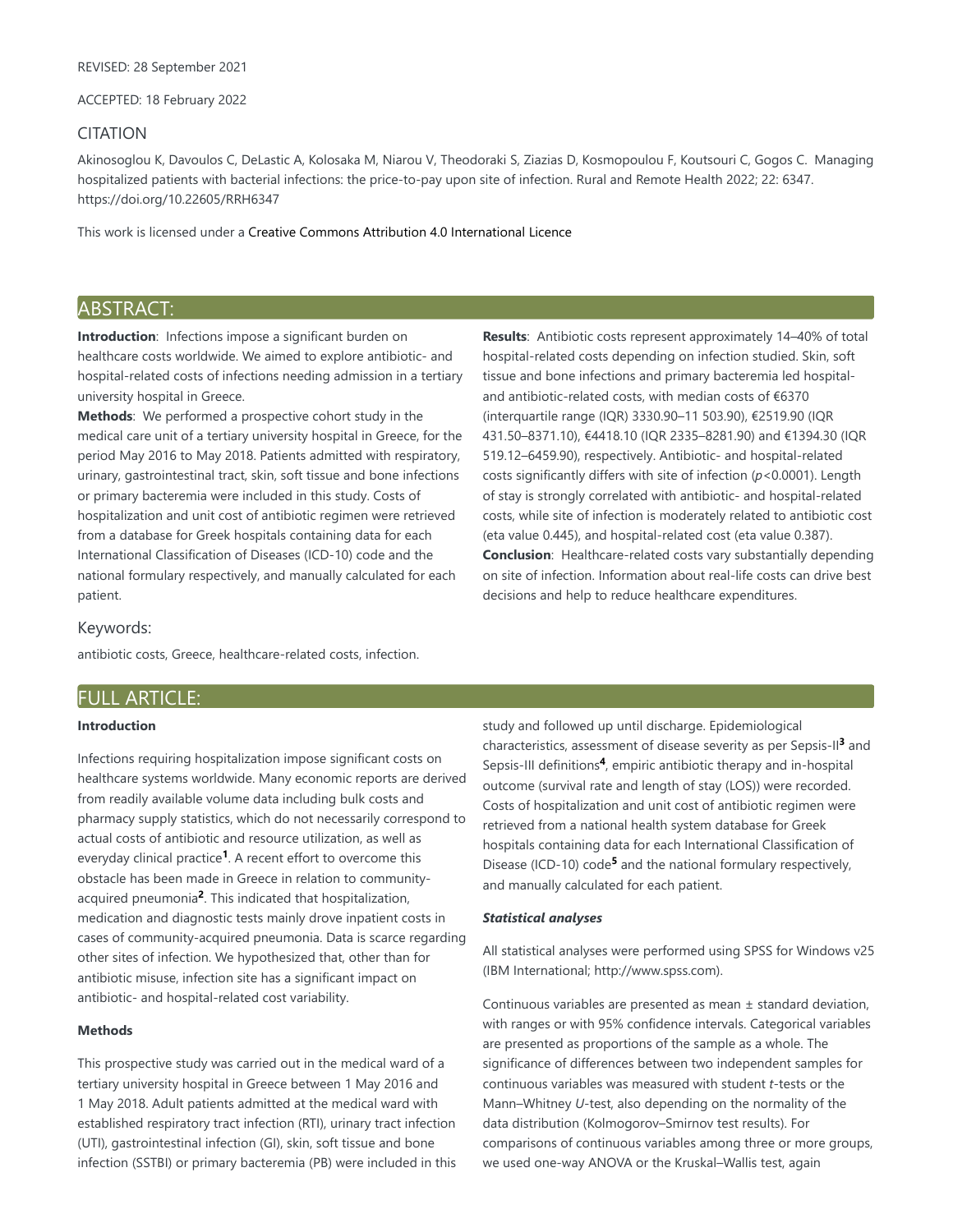depending on the normality of the data distribution. Linear correlations between key variables were tested by Spearman's and eta correlation coefficients. The strength of each correlation was assessed according to Cohen's kappa (≥0.5, extremely strong; 0.3–0.49, moderate; ≤0.29, weak). The level of statistical significance was set at *p*<0.05.

#### *Ethics approval*

This study was approved by the University Hospital of Patras ethics committee (number 96/15.04.16) and carried out in accordance with relative regulations, following subjects' consent.

### **Results**

In total, 629 patients fulfilled inclusion criteria during the study period. Characteristics of patients, infections and antibiotics, costs and outcome are shown in Tables 1 and 2 respectively. Patients with PB and SSTBI generally presented in more severe condition and this reflected in the percentage of patients with a qSOFA sepsis score ≥2 and the percentage of patients with sepsis compared to those with RTIs, UTIs and SSTIs. PB presented the lowest survival rates. The majority of infections were community acquired, except for PB and SSTBI, which were equally divided between hospital and community origin. PB and SSTBI infections presented the longer LOS, similar to increased antibiotic and hospital-associated cost compared to other sites of infection. LOS, antibiotic- and hospital-related costs all significantly differed between infections. Antibiotic- and hospital related costs are strongly related with LOS in all infections (*p*<0.001 for all sites). Site of infection is moderately related to length of stay (eta value 0.444), antibiotic cost (eta value 0.445) and hospital-related cost (eta value 0.387).

### **Table 1: Characteristics of patients admitted with bacterial infections to a tertiary university hospital, Greece, May 2016 – May 2018**

| Characteristic                            | Infection<br>$n$ (%)/median (IQR)     |                            |                                        |                                   |                                        |                                    |  |  |
|-------------------------------------------|---------------------------------------|----------------------------|----------------------------------------|-----------------------------------|----------------------------------------|------------------------------------|--|--|
|                                           | <b>Respiratory tract</b><br>$(n=132)$ | Urinary tract<br>$(n=232)$ | Skin, soft tissue<br>and bone $(n=15)$ | Primary<br>bacteremia<br>$(n=47)$ | Gastrointestinal<br>tract<br>$(n=104)$ | Hepatobiliary<br>tract<br>$(n=99)$ |  |  |
| Age, years                                | 68 (48-81)                            | 74 (51-80)                 | 65 (58-83)                             | $61(50 - 71)$                     | 55 (37-72)                             | 76 (60-86)                         |  |  |
| Male                                      | 69 (53)                               | 79 (34)                    | 12 (80)                                | 24 (51)                           | 60 (58)                                | 62 (63)                            |  |  |
| Sepsis                                    | 72 (55)                               | 171 (74)                   | 14 (93)                                | 46 (98)                           | 52 (50)                                | 71 (72)                            |  |  |
| Community acquired                        | 113 (86)                              | 214 (92)                   | 8(53)                                  | 7(15)                             | 100 (96)                               | 89 (90)                            |  |  |
| qSOFA≥2                                   | 16 (12)                               | 29 (13)                    | 4(27)                                  | 10 (22)                           | 6(5.7)                                 | 11(11)                             |  |  |
| Pathogen identified                       | 25 (19)                               | 52 (28)                    | 13 (87)                                | 47 (100)                          | 6(6)                                   | 23(23)                             |  |  |
| $Gram (+)$<br>(% pathogen identified)     | 5(20)                                 | 15 (29)                    | 10(77)                                 | 15(32)                            | 1(17)                                  | 5(22)                              |  |  |
| Gram $(-)$<br>(% pathogen identified)     | 20 (80)                               | 37(71)                     | 3(23)                                  | 32 (68)                           | 5(83)                                  | 18 (78)                            |  |  |
| Antibiotic used (alone or in combination) |                                       |                            |                                        |                                   |                                        |                                    |  |  |
| Quinolone                                 | 47 (36)                               | 112(48)                    | 3(20)                                  | 2(4.3)                            | 55 (52.9)                              | 49 (49.5)                          |  |  |
| Piperacillin/tazobactam                   | 40 (30)                               | 90 (39)                    | 3(20)                                  | 14 (29.8)                         | 12(11.5)                               | 34(34.3)                           |  |  |
| Cephalosporin                             | 45 (34)                               | 54 (23)                    | 0(0)                                   | 3(6.4)                            | 21(20.2)                               | 6(6.4)                             |  |  |
| Glycopeptide                              | 8(6)                                  | 26 (11.2)                  | 7(46.7)                                | 22(46.8)                          | 8(7.7)                                 | 17(17.2)                           |  |  |
| Macrolide                                 | 16 (12)                               | 0(0)                       | 0(0)                                   | 0(0)                              | 1(0.9)                                 | 0(0)                               |  |  |
| Carbapenem                                | 7(5.3)                                | 19 (8.2)                   | 5(33.3)                                | 8(17)                             | 3(2.9)                                 | 7(7.0)                             |  |  |
| Aminoglycoside                            | 0(0)                                  | 10(4.3)                    | 2(13.3)                                | 1(2.1)                            | 1(0.9)                                 | 2(2.0)                             |  |  |
| Metronidazole                             | 0(0)                                  | 2(0.8)                     | 2(13.3)                                | 1(2.1)                            | 53 (50.9)                              | 19 (19.2)                          |  |  |
| Antifungal agent                          | 0(0)                                  | 1(0.4)                     | 0(0)                                   | 5(10.5)                           | 0(0)                                   | 0(0)                               |  |  |
| Other                                     | 6(4.5)                                | 14(6)                      | 5(33.3)                                | 10(21)                            | 11 (10.6)                              | 9(9.0)                             |  |  |
| Survival                                  | 109 (83)                              | 215 (93)                   | 14 (93)                                | 31 (66)                           | 102 (98)                               | 85 (86)                            |  |  |

### **Table 2: Cost and length of stay for patients admitted with bacterial infections to a tertiary university hospital, Greece, May 2016 – May 2018**

| Characteristic                                                | Infection<br>$n$ (%)/median (IQR)     |                                       |                                        |                                           |                                        |                                        |          |
|---------------------------------------------------------------|---------------------------------------|---------------------------------------|----------------------------------------|-------------------------------------------|----------------------------------------|----------------------------------------|----------|
|                                                               | <b>Respiratory tract</b><br>$(n=132)$ | Urinary tract<br>$(n=232)$            | Skin, soft tissue and<br>bone $(n=15)$ | Primary<br>bacteraemia<br>$(n=47)$        | Gastrointestinal<br>tract<br>$(n=104)$ | Hepatobiliary<br>tract<br>$(n=99)$     | p-value  |
| LOS, davs                                                     | $5(3-8)$                              | $5(3-8)$                              | 29 (10-45)                             | $21(12.5 - 31.3)$                         | $4(3-6)$                               | $7(6-12)$                              | < 0.0001 |
| Total hospital-related cost for                               | 637.0                                 | 846.0                                 | 6370                                   | 4418.1                                    | 746.4                                  | 1074.1                                 | < 0.0001 |
| LOS, euro                                                     | $(458.40 - 1168.50)$                  | $(586.50 - 1368.50)$                  | (3330.90-11 503.90)                    | $(2335 - 8281.90)$                        | $(502 - 1196.40)$                      | $(880 - 1723.30)$                      |          |
| Antibiotic-related cost for<br>LOS, euro<br>(% of total cost) | 129.8<br>$(64.50 - 305.90)$<br>(20.4) | 124.6<br>$(66.60 - 248.50)$<br>(14.5) | 2519.9<br>(431.50-8371.10)<br>(39.6)   | 1394.30<br>$(519.12 - 6459.90)$<br>(31.6) | 106.9<br>$(45.90 - 172.70)$<br>(14.3)  | 230.3<br>$(140.60 - 474.40)$<br>(21.4) | < 0.0001 |

IQR, interquartile range. LOS, length of stay

#### **Discussion**

We performed a prospective study exploring the healthcare costs in relation to site of infection. We found that antibiotic- and hospital-related costs significantly varied among different infections, and is correlated strongly to LOS and moderately to type of infection. We observed that PB and SSTI appear to be the most costly infections, increasing the average antibiotic cost 10 fold compared to other infections, representing approximately

one-third of total hospital-associated related costs.

In the case of SSTI, increased cost seems to be attributed to extended LOS, mostly driven by bone infection requiring long courses of intravenous therapy, despite recent data favouring oral therapy, hence antibiotic misuse<sup>1,6</sup>. Antibiotic misuse has been previously recorded in the setting of community-acquired pneumonia in Serbia, significantly elevating healthcare related costs<sup>7</sup>. Similarly, PB requiring specific days of intravenous therapy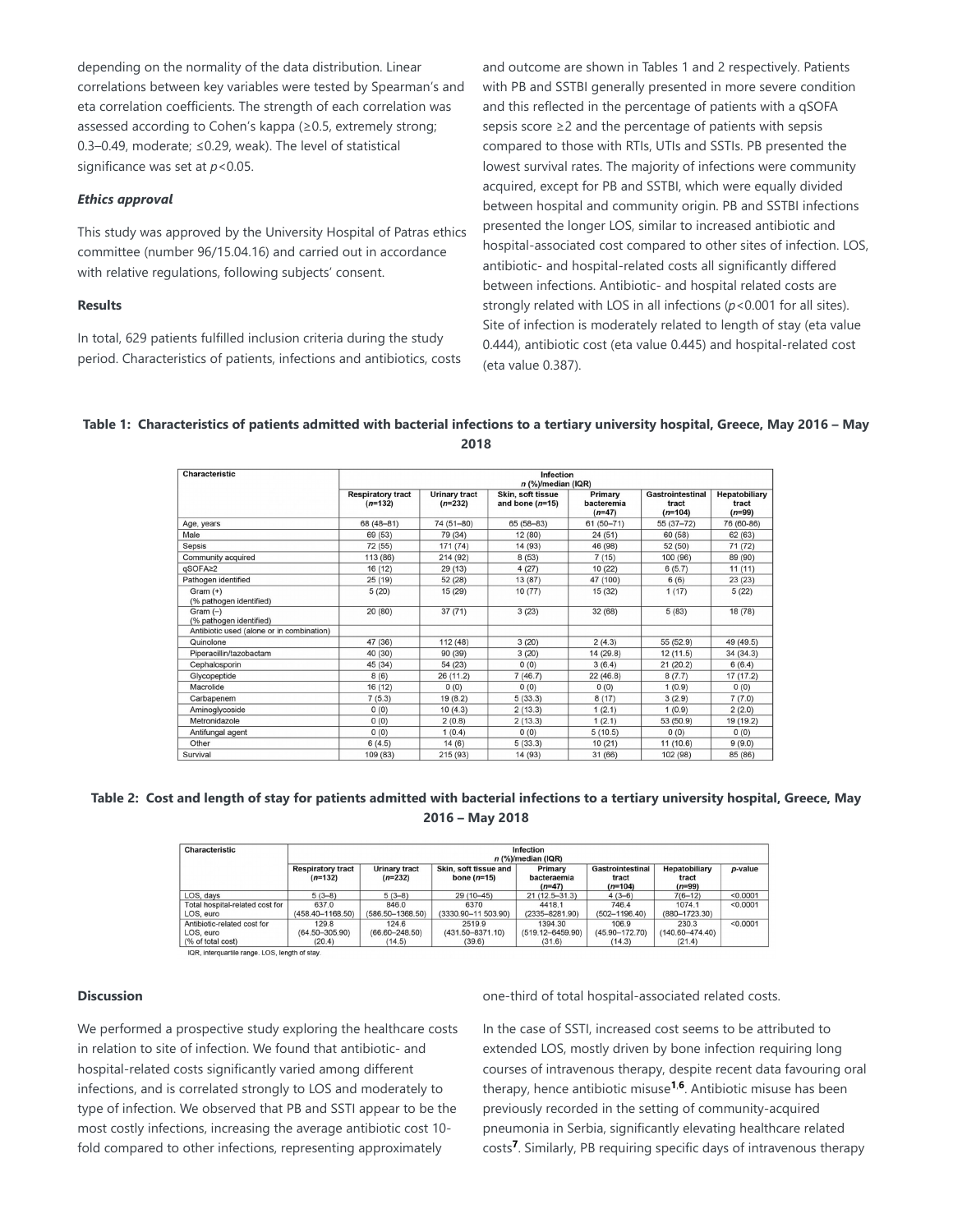is responsible for increased LOS, thus increasing cost. However, in the case of PB it seems that a high percentage of hospital-acquired PB with potential drug-resistant pathogens, complicated by secondary infections and demand for multiple rounds of antibiotics, increased the total expenditure<sup>8</sup>. It is notable that, at the time of this study, dalbavancin, ceftolozane/tazobactam and ceftazidime/avibactam were not available in the host institution.

The costs of antibiotic therapy have been assessed in the past in relation to guideline-adherent appropriateness of initial therapy or use of broad-spectrum antibiotics<sup>1,9,10</sup>. Absolute costs vary significantly between settings, and this could be attributed to antibiotic production of individual countries, supplies, pharma negotiation and federal policies. Most information is derived from cases of respiratory tract infection<sup>2</sup>, because no comparative data between infections exist<sup>11,12</sup>. In all cases, inappropriate empirical antibiotic therapy, which is defined by later pathogen identification or clinical failure, significantly increases LOS (by approximately 2 days), and antibiotic- and hospital-related costs (also observed in our group; unpublished data). The present study found that antibiotic costs seem to represent approximately 15–20% of total hospital costs, in contrast to recent data from US hospital cohorts attributing 3–5% of hospital-associated costs to antibiotics<sup>9</sup>. Bearing in mind that this study was performed during the financial crisis in Greece, this observation is important.

Even though the hospital in this study is a tertiary university teaching hospital, conforming with international guidelines on antibiotic therapy, one cannot predict variance among doctors' prescription habits and compliance with stewardship programs<sup>13</sup>. Hospital administrations should begin to consider the importance of appropriate choice of antibiotic therapy rather than simply the pharmacy budget (eg including solely generic regimens to improve costs). A recent evaluation in Kazakhstan of implementation of drug literacy interventions among healthcare workers showed positive outcomes for antibacterial consumption, hence decreasing associated costs<sup>14</sup>. Alternative interventions that require added outlays to improve mortality should be weighed against competing demands<sup>15</sup>. Infectious disease specialist consultation strategies and strict implementation of local

stewardship protocols have had variable results in the past<sup>16</sup>. Specialist nursing or self-administered intravenous therapy in an outpatient setting could prove cost effective for both short- and long-term infections<sup>17</sup>.

Potential solutions should be explored in the context of ageing populations and their needs, and take advantage of innovation in digital health to allow for self-care and greater independence and cost-effectiveness, while weighing this against limited healthcare expenditure<sup>15,18</sup>. Also to be considered are needs and realities created by the COVID-19 pandemic, which has overstretched healthcare expenditure through irrational and increased use of antibiotics both in wards and intensive care units<sup>19,20</sup>. Reallocated priorities have held back antibiotic surveillance, possibly placing us in the midst of rising antimicrobial resistance in the years following the pandemic<sup>21</sup>.

Our study has inherent limitations. Although it spanned a 2-year period, blunting potential variations in time (such as antibiotic class cycling), it remains a single-centre study. Variable antimicrobial resistance environments may complicate and elongate antibiotic management, thus adding costs. Also, our study was designed to record in-hospital costs of infection management. Costs following discharge were beyond the scope of this study. A larger multi-centre study would allow for a multivariable analysis to show other potential independent predictors of cost variability, including site of infection, with greater certainty. Beyond these limitations, this study is one of the first studies to explore real-world antibiotic and hospitalization costs in a Greek setting, examining different sites of infection.

### **Conclusion**

Healthcare-related costs vary substantially depending on site of infection. Information about real-life costs can drive best decisions and help us reduce healthcare expenditures. This was the first study to attain real-world cost data in Greece, pertaining to different sites of infection, providing a greater picture of antibiotic use while suggesting integrated curative and preventive interventions on how this can be moderated in a setting of stringent budget and high antimicrobial resistance.

## REFERENCES:

**1** Silva ML, Cargnello C, Aulois-Griot M, Dumartin C. Antibiotic misuse: how to evaluate the costs? *Médecine et Maladies Infectieuses* 2019; **49(7):** 485-494. DOI link, PMid:30954321

**2** Naoum P, Athanasakis K, Kyriopoulos I, Liapikou A, Toumbis M, Kyriopoulos J. Community acquired pneumonia: a cost-of-illness analysis in Greece. *Rural and Remote Health* 2020; **20(2):** 5400. DOI link, PMid:32536183

**3** Levy MM, Fink MP, Marshall JC, Abraham E, Angus D, Cook D, et al. 2001 SCCM/ESICM/ACCP/ATS/SIS International Sepsis Definitions Conference. *Critical Care Medicine* 2003; **31(4):** 1250-1256. DOI link, PMid:12682500

Annane D, Bauer M, et al. The Third International Consensus Definitions for Sepsis and Septic Shock (Sepsis-3). *JAMA* 2016; **315(8):** 801-810. DOI link, PMid:26903338

**5** Athens Medical Society in collaboration with Onassis Cardiac Surgery Centre and Ministry of Health and Social Solidarity. *Kleista Enopoiimena Nosileia (KEN).* Available: web link (Accessed December 2021).

**6** Li HK, Rombach I, Zambellas R, Walker AS, McNally MA, Atkins BL, et al. Oral versus Intravenous Antibiotics for bone and joint infection. *New England Journal of Medicine* 2019; **380(5):** 425-436. DOI link, PMid:30699315

**4** Singer M, Deutschman CS, Seymour CW, Shankar-Hari M,

**7** Cupurdija V, Lazic Z, Petrovic M, Mojsilovic S, Cekerevac I, Rancic